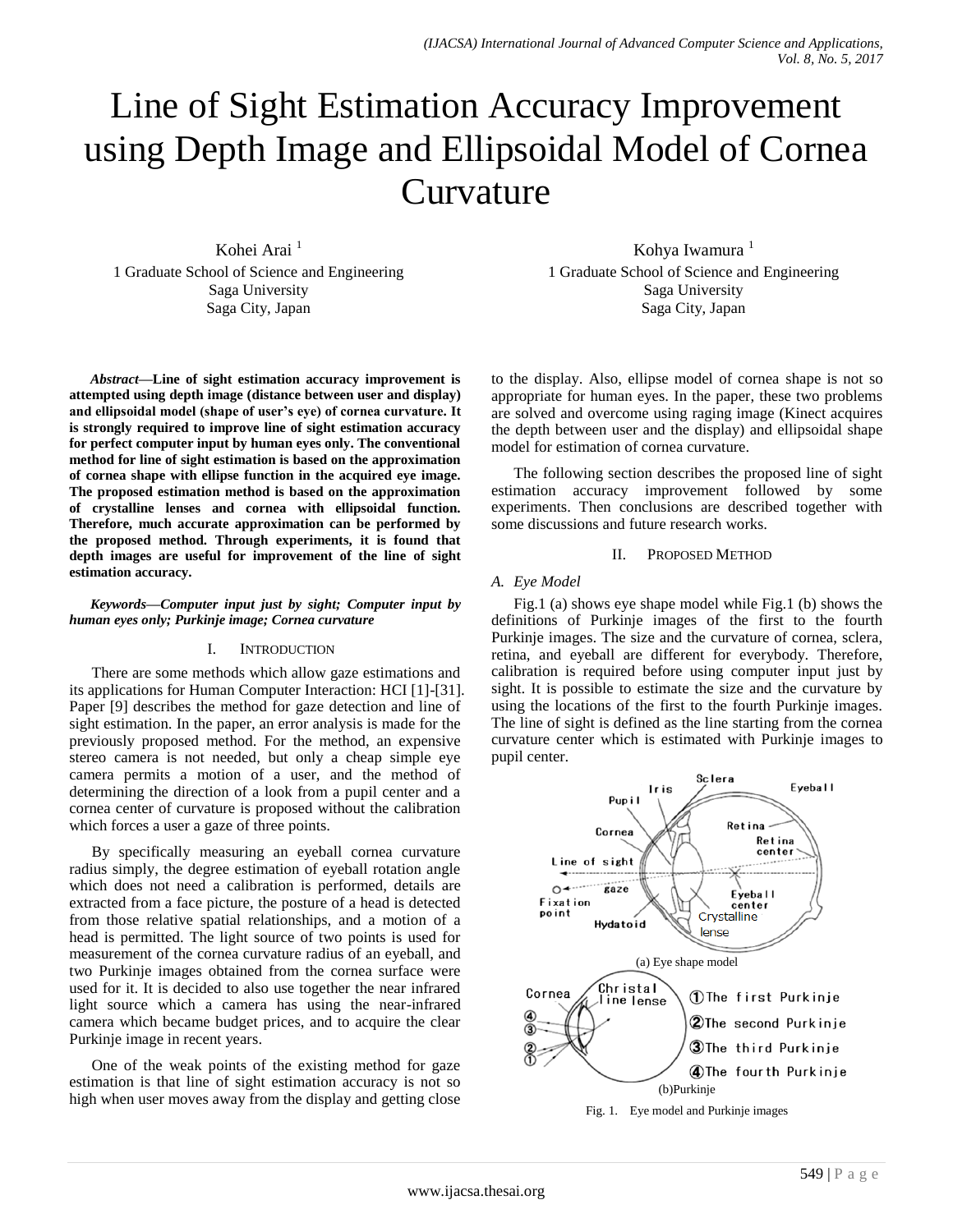# *B. Procedure for Estimation of Gaze Location on Display at Which User is Looking*

The procedure for estimation of gaze location on display at which user is looking is as follows,

*1)* Cornea curvature radius is estimated with double Purkinje images

*2)* Pupil center is determined with ellipse approximation of pupil shape

*3)* Cornea curvature center is determined with geometric relations among eyeball, camera, display and light sources (See Appendix),

*4)* Line of sight is determined with the cornea curvature center and pupil center

*5)* Gaze location on the display is determined with the line of sight vector

Fig.2 shows the method for estimation of cornea curvature center and radius.



Fig. 2. Method for estimation of cornea curvature center and radius

*L* and *H* are given. The distance between two Purkinje images can be measured as follows,

*1)* binarize the acquired NIR image of the eye and its surroundings,

*2)* isolated noise pixels are removed by using morphological filter,

*3)* the distance between the locations of two Purkinje images is measured

This procedure is illustrated in the Fig.3. Thus, the cornea curvature radius can be estimated.



Fig. 3. Procedure of the cornea curvature radius measurement

Distance between two light sources, Distance between camera and eyeball, Distance between two Purkinje images, Cornea curvature radius can be derived from the following equation representing the cornea curvature radius.

$$
r_{E} = \sqrt{g^2 + [{LH/(L-2g)} - H]^2}
$$
 (1)

# *C. Improvement of Gaze Location Estimation Accuracy with Depth Images Using Kinect*

Fig.4 shows the set-up configuration of the proposed gaze location estimation with Kinect. Major specification and outlook of Kinect  $(v2)$  is shown in Table 1 and Fig.5, respectively. Meanwhile, major specification of NIR camera of DC-NCR13U is shown in Table 2.



Fig. 4. Set-up configuration of the proposed gaze location estimation with Kinect



Fig. 5. Outlook of the Kinect (v2)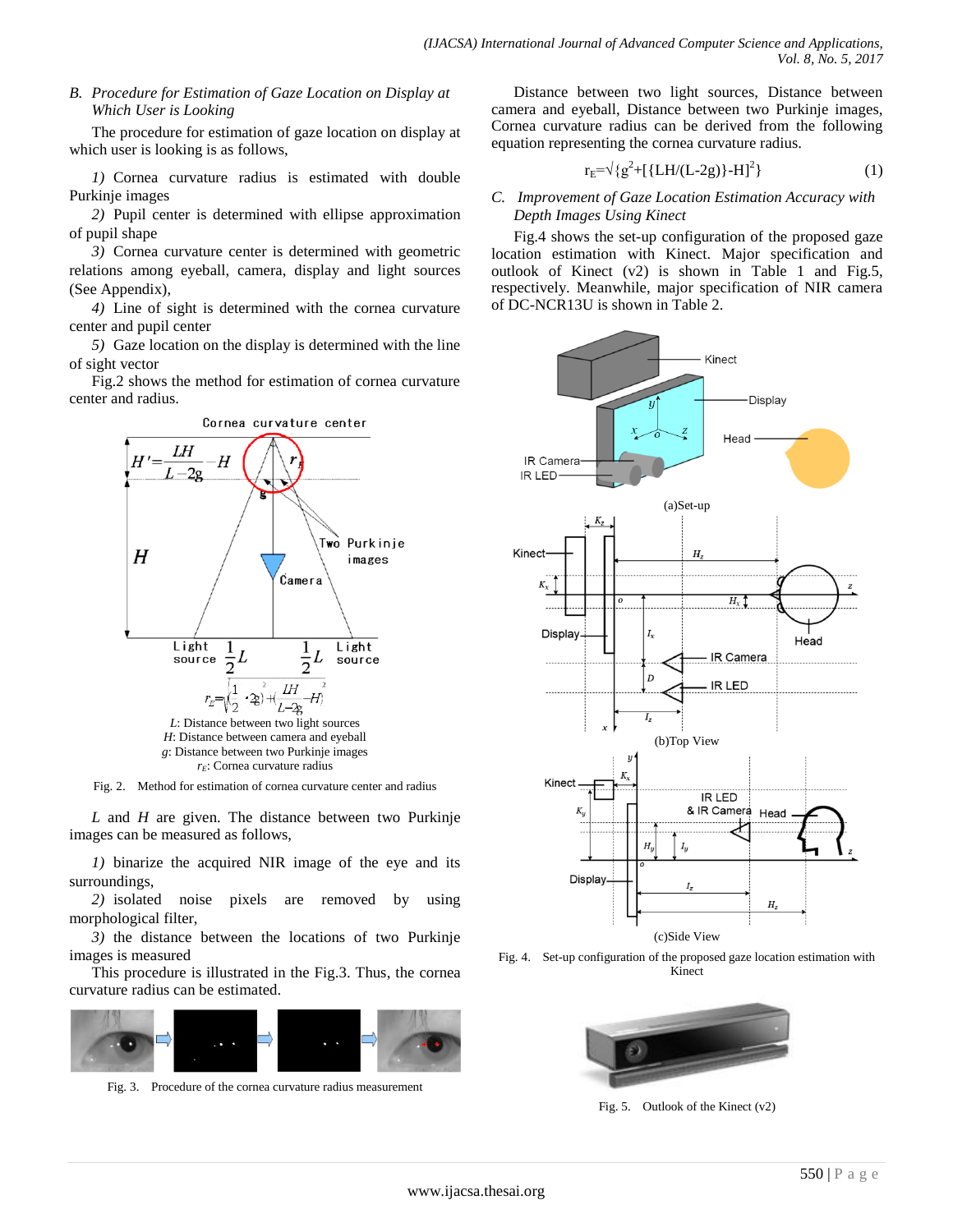TABLE I. MAJOR SPECIFICATION OF KINECT (V2)

| Color_image   | 1920x1080           | fps: $30$         |
|---------------|---------------------|-------------------|
| Depth image   | 512x424             | fps: $30$         |
| Field of View | Horizontal:70[deg.] | Vertical:60[deg.] |
| Depth_Range   | $0.5 \sim 8.0$ [m]  |                   |

TABLE II. MAJOR SPECIFICATION OF NIR CAMERA(DC-NCR13U)

| Resolution                | 1280x1024         |
|---------------------------|-------------------|
|                           | SXGA: 7.5 VGA: 30 |
| Field-of-View(Horizontal) |                   |

On the other hand, Dlib which is developed by Davis E. King in 2002 is used for face detection function

# **Dib C++ Library**

Also, Open CV is used for image acquisition and manipulations.

# *D. Preliminary Experiments*

The proposed procedure for estimation of line of sight (Gaze location on display is as follows,

*1)* IR image is acquired with DC-NCR-13U of NIR camera with NIR LED

*a)* Pupil center and Purkinje image center is detected from the acquired image

*2)* NIR image and depth image is acquired with Kinect

*a)* Iris is detected from the acquired depth image

*b)* Distance between the iris and Kinect is estimated with the depth image

*c)* Distance between the iris and display is estimated with the depth image

*3)* Cornea curvature center is estimated

*4)* Lune of sight (gaze location on the display) is estimated

Fig.6 (a) shows an example of eye image extracted with Dlib software tool. The extracted eye image is binarized and labeled image is created from the binarized image. Then ellipse matching is performed through function matching. Finally, iris center is detected as shown in Fig.6 (b). Meanwhile, Purkinje center is detected with the binarized image derived from the acquired original eye image as shown in Fig.6 (c).



Fig. 6. Examples of iris and Purkinje center detection

Next thing we have to do is to estimate the distance between the iris and Kinect. Four points surrounding iris are detected from the acquired NIR image. Four points are assumed to be situated in a same plane. Same four points are corresponding to four points in the acquired depth image as shown in Fig.7.



Fig. 7. Estimation of the distance between iris and Kinect

Distance between camera and pupil can be expressed in equation (2) which is related to the distance between Kinect and pupil.

$$
D_{\text{camera-pupil}} = Hz - Iz = (Kz + Hz) - Kz - Iz = D_{\text{kinect-pupil}} - (Kz + Iz)
$$
\n(2)

In accordance with the Fig.8, NIR image coordinate system can be converted to NIR camera coordinate system.



Fig. 8. NIR image coordinate system can be converted to NIR camera coordinate system.

Thus, X is calculated with the equation (3).

$$
X=D_{\text{camera-pupile}} \tan[(\theta/2)\{(x-w/2)/w/2\}] \tag{3}
$$

Next thing we have to do is to estimate cornea curvature center. Using the geometrical relation among NIR camera, NIR LED and Purkinje image center which is illustrated in Fig.9, cornea curvature center is estimated in the equation (4) because cornea curvature center is situated on the line which divide the angle among Purkinje image center, NIR camera and NIR LED.

$$
PE=-CP-LP
$$
  
PO=-R(PE/|PE|)  
CO=CP+PO (4)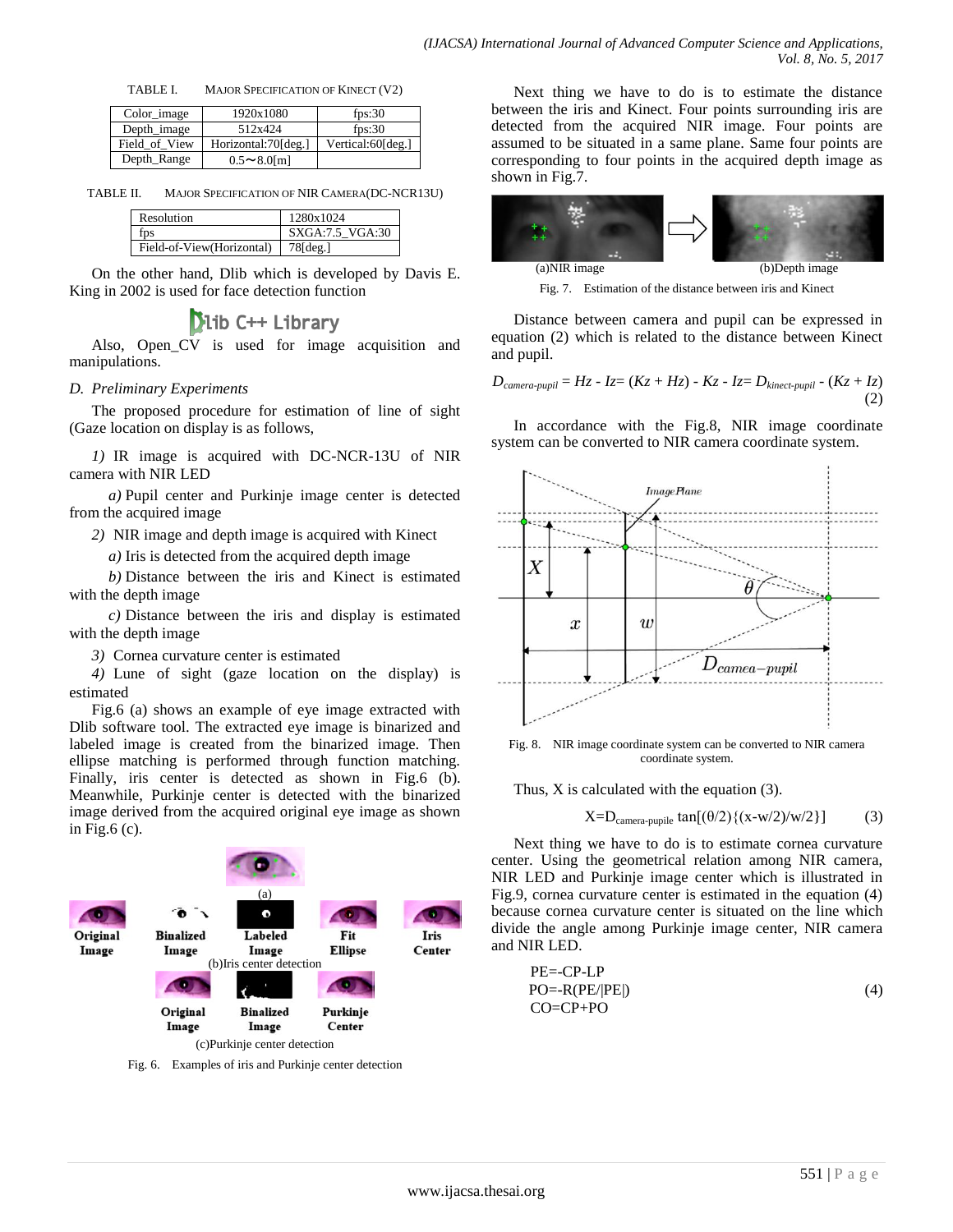

Fig. 9. Geometrical relation among NIR camera, NIR LED and Purkinje image center

Line of sight vector V is defined as the vector which is situated on the line G of pupil center and cornea curvature center O as shown in the equation (5).

$$
G = O + tV \tag{5}
$$

where t denotes mediating variable. Z axis at the gaze location on display has to be zero. Therefore,

$$
0 = Oz + tVz
$$
 (6)

Thus, the gaze location in unit of mm is expressed as the equation (7).

$$
|\mathbf{G}_{\mathbf{x}}| = |\mathbf{O}_{\mathbf{x}}| + \mathbf{t} |\mathbf{V}_{\mathbf{x}}|
$$
  
\n
$$
|\mathbf{G}_{\mathbf{y}}| \ |\mathbf{O}_{\mathbf{y}}| \ |V_{\mathbf{y}}|
$$
  
\n
$$
= |\mathbf{O}_{\mathbf{x}}| + |\mathbf{O}_{\mathbf{z}}| |\mathbf{V}_{\mathbf{x}}|
$$
  
\n
$$
|\mathbf{O}_{\mathbf{y}}| \ |V_{\mathbf{z}}| |\mathbf{V}_{\mathbf{y}}|
$$
\n(7)

Also, gaze location in unit of pixel is represented as the equation (8).

$$
|g_x| = (dpi/25.4)|G_x| + |width/2|
$$
  
\n
$$
|g_y| \qquad |G_y| \qquad |height/2|
$$
 (8)

where dpi, width, height is defined as dot per inch, display width and display height, respectively.

#### III. EXPERIMENTS

Cornea radius is assumed to be 7.92 mm for the previous experiences. The distance between iris and display is varied from 300, 310 and 320 mm. 20 trials rare conducted for each distance. The estimated gaze locations and ideal viewpoint are scattered as shown in Fig.10.

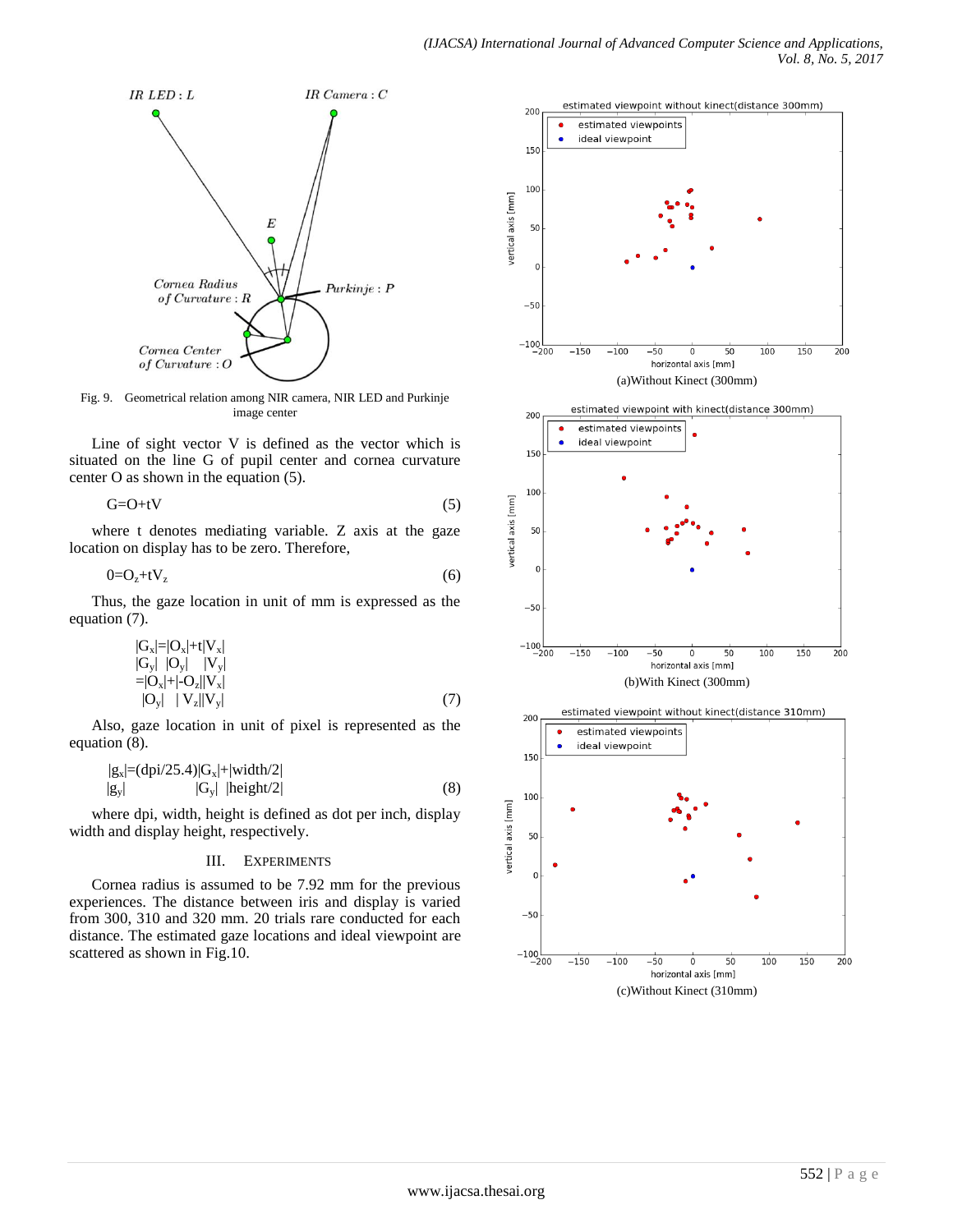

Fig. 10. Estimated gaze location and ideal viewpoint

It is found that the estimated gaze locations without Kinect are scattered much diversely compared to those with Kinect obviously.

Gaze location estimation errors in unit of degree and pixel are shown in Table 3 (a) and (b), respectively.

TABLE III. GAZE LOCATION ESTIMATION ERROR IN UNIT OF DEGREE (A) AND PIXEL (B)

| (a)Degree |                |              |              |              |  |  |  |  |
|-----------|----------------|--------------|--------------|--------------|--|--|--|--|
| Distance  | With<br>Kinect |              | Withyout     | Kinect       |  |  |  |  |
| [mm]      | ErrorH(Deg.)   | ErrorV(Deg.) | ErrorH(Deg.) | ErrorV(Deg.) |  |  |  |  |
| 300       | 20.86          | 4.25         | 18.91        | 7.141        |  |  |  |  |
| 310       | 14.86          | 5.81         | 16.71        | 10.53        |  |  |  |  |
| 320       | 10.14          | 5.27         | 16.75        | 9.42         |  |  |  |  |

| $(b)$ Pixel |          |             |          |                       |          |  |  |  |
|-------------|----------|-------------|----------|-----------------------|----------|--|--|--|
|             | Distance | With Kinect |          | <b>Without Kinect</b> |          |  |  |  |
|             | (mm)     | Horizontal  | Vertical | Horizontal            | Vertical |  |  |  |
|             | 300      | 43.21       | 64.84    | 46.85                 | 62.28    |  |  |  |
| Average     | 310      | 27.77       | 60.36    | 44.97                 | 68.65    |  |  |  |
|             | 320      | 35.4        | 56.73    | 46.88                 | 67.24    |  |  |  |
|             | 300      | 59.65       | 34.75    | 73.06                 | 29.88    |  |  |  |
| Standard    | 310      | 24.51       | 21.22    | 53.08                 | 28.63    |  |  |  |
| Deviation   | 320      | 48.09       | 26.9     | 49.32                 | 26.22    |  |  |  |

Particularly, the gaze location estimation error is evaluated for mean and standard deviation. As a conclusion, it is found that estimation error of gaze location with Kinect (distance information can be used) is superior to that without Kinect by the factor of 10 to 100%.

# IV. CONCLUSION

Line of sight estimation accuracy improvement is attempted using depth image (distance between user and display) and ellipsoidal model (shape of user's eye) of cornea curvature. Through experiments, it is found that depth images are useful for improvement of the line of sight estimation accuracy. Particularly, the gaze location estimation error is evaluated for mean and standard deviation. As a conclusion, it is found that estimation error of gaze location with Kinect (distance information can be used) is superior to that without Kinect by the factor of 10 to 100%.

Further investigations are required for simultaneous estimation of cornea curvature center and cornea radius, noise removal of the depth image.

# APPENDIX: ELLIPSOIDAL APPROXIMATION OF THE SHAPE OF CHRISTALLINE LENSE AND CORNEA OF EYE

The shape of crystalline and cornea of the eye is assumed to be ellipsoid and can be approximated with the acquired eye image and Purkinje images based on the proposed ellipsoidal model shown in the following figure (Fig.A1). In the figure, 3D object of the shape of the extracted eye in the 3D coordinate system  $(x,y,z)$  can be expressed with  $\lambda$ ,  $\varphi$ ,  $\theta$ . The internal points of the ellipsoid is represented with the equation (A1).

$$
(a/A)^{2}+(b/B)^{2}+(c/C)^{2}<1
$$
 (A1)

It can be re-expressed with the equation (A2).

a/A=r cosβ cosα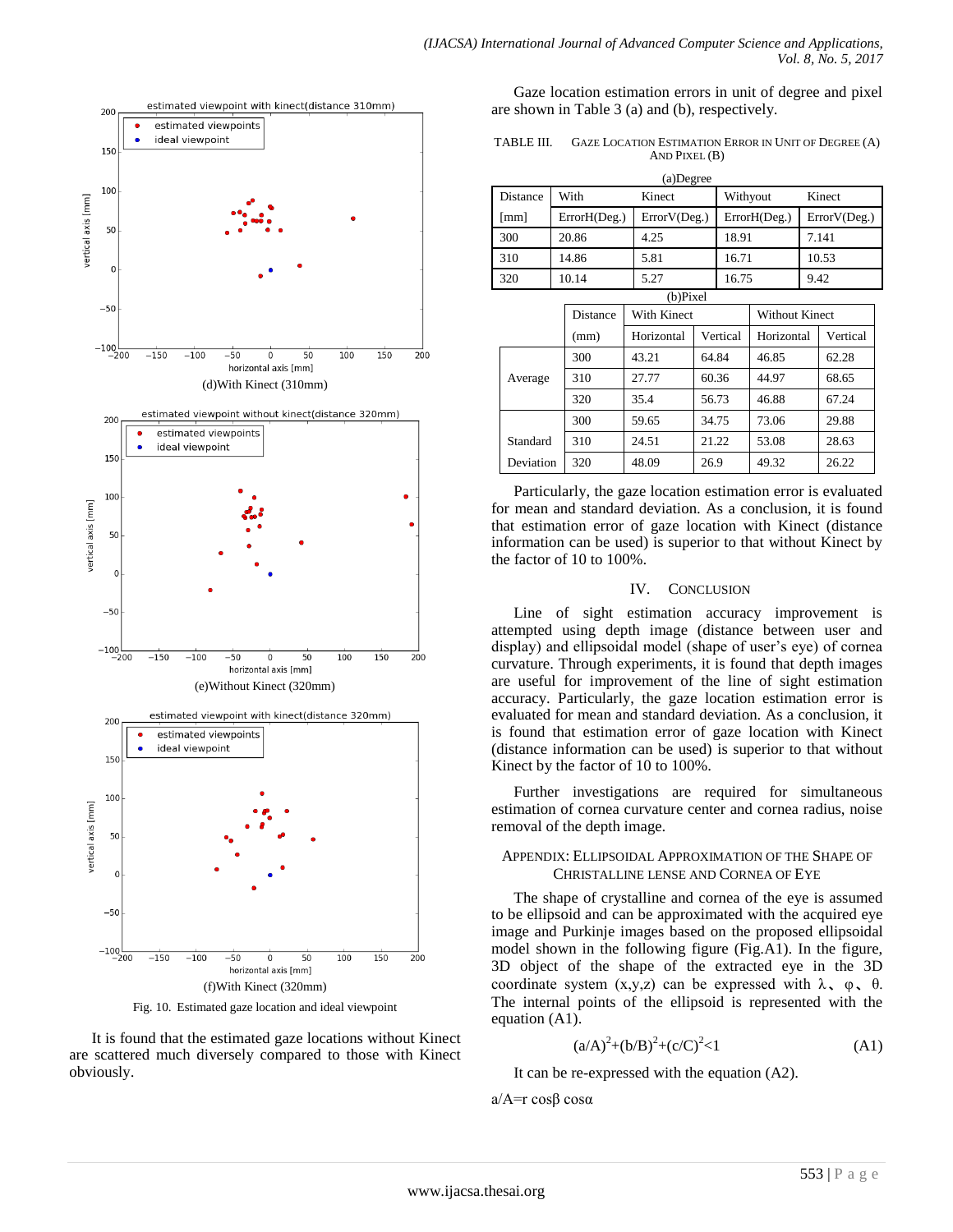#### $b/B=r \cos\beta \sin\alpha$  (A2)

 $c/C=r \sin\beta$ 

where 
$$
0 < r < 1
$$
,  $-\pi < \alpha < \pi$ ,  $-\pi/2 < \beta < \pi/2$ 



Fig.A1 Ellipsoidal model of the extracted eye

The volume of the ellipsoid is expressed with the equation (A3).

$$
V = \iiint da db dc = (4\pi/3) AB C
$$
 (A3)

The second order moment of the ellipsoid around the origin point is then expressed with the equation (A4).

$$
M_0 = \iiint (a^2 + b^2 + c^2) da db dc = (1/5)V(A^2 + B^2 + C^2)
$$
 (A4)

Also, the second order moments of ellipsoid around a, b, c axis can be represented with the equation (A5).

$$
M_a = \iiint (b^2 + c^2) da db dc = (1/5)V(B^2 + C^2)
$$
  
\n
$$
M_b = \iiint (c^2 + a^2) da db dc = (1/5)V(C^2 + A^2)
$$
 (A5)

 $M_c = \iiint (a^2+b^2) da db dc = (1/5)V(A^2+B^2)$ 

Meanwhile, the relation between a, b, c axis and x, y, z is expressed with the equation (A6).

$$
|x| = \Lambda \Phi \Theta |a|
$$
  
\n
$$
|y|
$$
 |b|  
\n
$$
|z|
$$
 |c| (A6)

Then the following three parameters are defined.

$$
\Delta = |\sin \lambda - \cos \lambda \ 0|
$$
  
\n
$$
|\cos \lambda - \sin \lambda \ 0|
$$
  
\n
$$
|0 \ 0 \ 1|
$$
  
\n
$$
\Phi = | 1 \ 0 \ 0 \ 1 |
$$
  
\n
$$
|0 \sin \phi - \cos \phi|
$$
  
\n
$$
|0 \cos \phi \ \sin \phi|
$$
  
\n
$$
\Theta = |\cos \theta \ \sin \theta \ 0|
$$
  
\n
$$
|\sin \theta - \cos \theta \ 0|
$$

where  $-\pi < \lambda < \pi, -\pi/2 < \varphi < \pi/2, -\pi < \theta < \pi$ Then the unit vectors in the directions of a. b, c axis are defined with the equation (A8).

 $e_a = \Lambda \Phi \Theta |1| = |\sin \lambda \cos \theta + \cos \lambda \sin \phi \sin \theta|$  |0| |-cosλcosθ+sinλsinφsinθ|  $|0|$  | -cos $\varphi$ sin $\theta$ 

 $|0 \t 0 \t 1|$ 

$$
e_b = \Lambda \Phi \Theta |0| = |-sin \lambda sin \theta + cos \lambda sin \varphi cos \theta|
$$
  
\n
$$
|1| | cos \lambda sin \theta + sin \lambda sin \varphi cos \theta|
$$
  
\n
$$
|0| | -cos \varphi cos \theta|
$$
  
\n
$$
e_c = \Lambda \Phi \Theta |0| = | cos \lambda cos \varphi|
$$
  
\n
$$
|0| | sin \lambda cos \varphi|
$$
  
\n
$$
|1| | sin \varphi |
$$
 (A8)

The position vector can be expressed with the equation (A9).

$$
\begin{aligned}\n\text{r} &= |x| = a \, \text{e}_a + b \, \text{e}_b + c \, \text{e}_c \\
|y| & \qquad |z|\n\end{aligned} \tag{A9}
$$

The gravity center of the ellipsoid can be represented with the equation (A10).

$$
R_0 = |X_0| = (1/N) \sum_{i=1}^{N} |X_i|
$$
  
where i=1,...,N

Then the second order moment around x, y, z axis in the extracted 3D image is expressed with the equation (A11).

$$
\iiint_{X^2} dx dy dz = \Delta S_{xx}
$$
  
\n
$$
\iiint_{Y^2} dx dy dz = \Delta S_{yy}
$$
  
\n
$$
\iiint_{Z^2} dx dy dz = \Delta S_{zz}
$$
  
\n
$$
\iiint_{YZ} dx dy dz = \Delta S_{yz}
$$
  
\n
$$
\iiint_{ZX} dx dy dz = \Delta S_{zx}
$$
  
\n(A11)

where

$$
S_{xx} = \sum_{i=1}^{N} x_i^2 + N \Delta_x^2 / 12
$$
  
\n
$$
S_{yy} = \sum_{i=1}^{N} y_i^2 + N \Delta_y^2 / 12
$$
  
\n
$$
S_{zz} = \sum_{i=1}^{N} z_i^2 + N \Delta_z^2 / 12
$$
  
\n
$$
S_{xy} = \sum_{i=1}^{N} x_i y_i
$$
  
\n
$$
S_{yz} = \sum_{i=1}^{N} y_i z_i
$$

 $S_{zx} = \sum_{i=1}^{N} Z_i x_i$ 

The volume can be represented with the equation (A12).

 $\int \int \int \int \int x^2 dx dy dz = \Delta(x_1^2 + \Delta_x/12)$ 

xi-Δx/2 yi-Δy/2 zi-Δz/2

$$
\int_{\sinh 2x/2}^{\sinh 2x/2} \int_{\sinh 2x/2}^{\sinh 2x/2} \int_{\sinh 2x/2}^{\sinh 2x/2} xy \, dx \, dy \, dz = \Delta(x_i, y_i)
$$
\n(A12)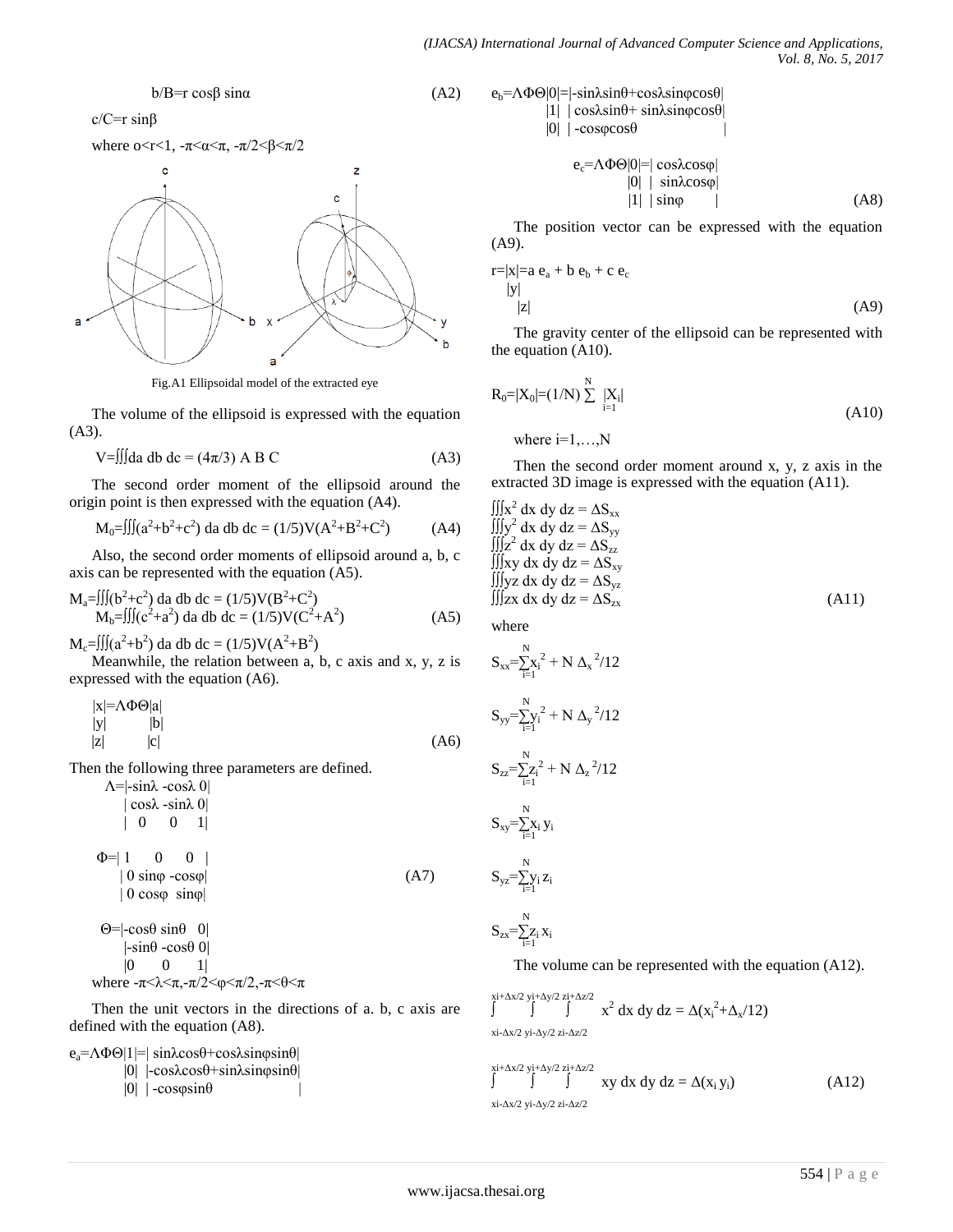Then the volume and the second order moment of the ellipsoid are represented with the equation (A13).

$$
V = \iiint dx dy dz = N\Delta
$$
  
\n
$$
M_0 = \iiint (x^2 + y^2 + z^2) dx dy dz = L_0 \Delta
$$
\n(A13)

where  $L_0=S_{xx}+S_{yy}+S_{zz}$ . Thus,

$$
A^2 + B^2 + C^2 = 5M_0/V
$$
 (A14)

Then the second order moment around c axis can be expressed with the equation (A15).

 $M_c = \iiint (a^2+b^2+c^2)$  da db dc =  $M_0$ -∭ c<sup>2</sup> da db dc  $=M_0$ -∭(r e<sub>c</sub>)<sup>2</sup> dx dy dz  $=M_0$ -∭{(x<sup>2</sup>cos<sup>2</sup>λ+y<sup>2</sup> sin<sup>2</sup>λ+2xy cosλ sinλ)cos<sup>2</sup>φ-z<sup>2</sup> sin<sup>2</sup>φ  $-2(yz \sin\lambda + zx \cos\lambda)\cos\phi \sin\phi$  dx dy dz (A15)

λ and φ are determined through minimization of the above moment as follows,

 $L_c = M_c / \Delta$ =L<sub>0</sub>-(S<sub>xx</sub> cos<sup>2</sup>λ+S<sub>yy</sub> sin<sup>2</sup>λ +2S<sub>xy</sub> cosλ sinλ)cos<sup>2</sup>φ -S<sub>zz</sub> sin<sup>2</sup>φ  $-2(S_{yz} \sin\lambda + S_{zx} \cos\lambda)\cos\phi \sin\phi$  (A16)

To minimize *L<sup>c</sup>* , the following simultaneous equations have to be solved,

$$
\tan = \{ (S_{xx} - S_{yy}) \sin(2\lambda) - 2S_{xy} \cos(2\lambda) \} / \{ 2(S_{yz} \cos\lambda - S_{zx} \sin\lambda) \}
$$
\n(A17)

It is assumed the ranges of the angles are assumed as follows,

-π<λ<π

 $0 < Φ < π/2$ 

The minimum value of  $L_c$  can be determined as follows,

$$
A^2 + B^2 = 5 M_c/V = 5 L_c/N
$$
 (A18)

Thus, the radius in the direction of c axis is determined as follows,

$$
C^2 = 5(L_0 - L_c)/N
$$
 (A19)

This is almost same thing for a and b axis. Let us assume the following parameters,

 $h= x sinλ - y cosλ$  $v=(x \cos\lambda + y \sin\lambda) \sin\phi - z \cos\phi$  (A20)

The second order moments of a and b axis are determined as follows,

$$
M_a= \iiint (b^2+c^2) da db dc = M_0 - \iiint a^2 da db dc
$$
  
= $M_0$ - $\iiint (r e_c)^2 dx dy dz = M_0 - \iiint (h cos\theta + v sin\theta)^2 dx dy dz$   
= $M_0$ - $L_{ab}(\theta) \Delta$   
 $M_b= \iiint (c^2+a^2) da db dc = M_0 - \iiint b^2 da db dc$   
= $M_0$ - $\iiint (r e_c)^2 dx dy dz = M_0 - \iiint (-h sin\theta + v cos\theta)^2 dx dy dz$   
= $M_0$ - $L_{ab}(\theta \pm \pi/2) \Delta$  (A21)

where

 $L_{ab}(\theta) = \iiint (h \cos \theta + v \sin \theta)^2 dx dy dz/\Delta$  $=$ S<sub>hh</sub> cos<sup>2</sup> $\theta$  +S<sub>vv</sub> sin<sup>2</sup> $\theta$  +S<sub>hv</sub> sin(2 $\theta$ )

and

$$
\begin{array}{l} S_{hh} = & \iiint (h)^2 \ dx \ dy \ dz / \Delta \\ S_{hv} = & \iiint (hv)^2 \ dx \ dy \ dz / \Delta \\ S_{vv} = & \iiint (v)^2 \ dx \ dy \ dz / \Delta \end{array}
$$

Then

$$
S_{hh} = S_{xx} \sin^2 \lambda + S_{yy} \cos^2 \lambda - 2 S_{xy} \cos \lambda \sin \lambda
$$
  
\n
$$
S_{vv} = (S_{xx} \cos^2 \lambda + S_{yy} \sin^2 \lambda - 2 S_{xy} \cos \lambda \sin \lambda) \sin^2 \phi + S_{zz} \cos^2 \phi
$$
  
\n
$$
- 2(S_{zx} \cos \lambda + S_{yz} \sin \lambda) \cos \phi \sin \phi
$$
  
\n
$$
S_{hv} = \{ (S_{xx} - S_{yy}) \cos \lambda \sin \lambda - S_{xy} (\cos^2 \lambda - \sin^2 \lambda) \} \sin \phi
$$
  
\n
$$
- (S_{zx} \sin \lambda - S_{yz} \cos \lambda) \cos \phi
$$
  
\n(A22)

θ can be determined through minimization of the second order moments around a and b axis which results in the following equation.

$$
\tan(2\theta) = 2 S_{\text{hv}} / (S_{\text{hh}} - S_{\text{vv}})
$$
 (A23)

The range of the angle is assumed as follows,

 $0<\theta<\pi$ 

Then the followings are calculated as the result of the minimization.

$$
L_a=M_a/\Delta=L_0-L_{ab}(\theta)
$$
  
\n
$$
L_b=M_b/\Delta=L_0-L_{ab}(\theta \pm \pi/2)
$$
\n(A24)

Also, the followings can be calculated.

$$
B^{2} + C^{2} = 5 M_{a}/V
$$
  
\n
$$
C^{2} + A^{2} = 5 M_{b}/V
$$
\n
$$
(A25)
$$

Thus, the radius of a and b axis can be determined with the equation (A26).

$$
A^2 = 5 (L_0 - L_a)/N
$$
  
B<sup>2</sup>= 5 (L<sub>0</sub> - L<sub>b</sub>)/N

Through these process, three parameters of the ellipsoidal model of eye are determined with the acquired eye and Purkinje images.

#### ACKNOWLEDGMENT

The authors would like to thank the fourth group members of the Department of Information Science, Saga University for their contribution to the experiments.

#### **REFERENCES**

- [1] Kohei Arai and Kenro Yajima, Communication Aid and Computer Input System with Human Eyes Only, Electronics and Communications in Japan, Volume 93, Number 12, 2010, pages 1-9, John Wiley and Sons, Inc., 2010.
- [2] Kohei Arai, Computer Input by Human Eyes Only and Its Applications, Intelligent Systems in Science and Information, 2014, Studies in Computer Intelligence, 591, 1-22, Springer Publishing Co. Ltd., 2015.
- [3] Kohei Arai, Makoto Yamaura, Blink detection accuracy improvement by means of morphologic filter in designated key selection and determination for computer input by human eyes only. Journal of Image Electronics Society of Japan, 37, 5, 601-609, 2008
- [4] Kohei Arai, Kenro Yajima, Communication aid system using computer input by human eyes only, Journal of Electric Society of Japan, Transaction C, 128-C,11,1679-1686, 2008
- [5] Kohei Arai, Kenro Yajima, Communication aid system using computer input by human eyes only, Journal of Electric Society of Japan, Transaction C, 128-C,11,1679-1686, 2008